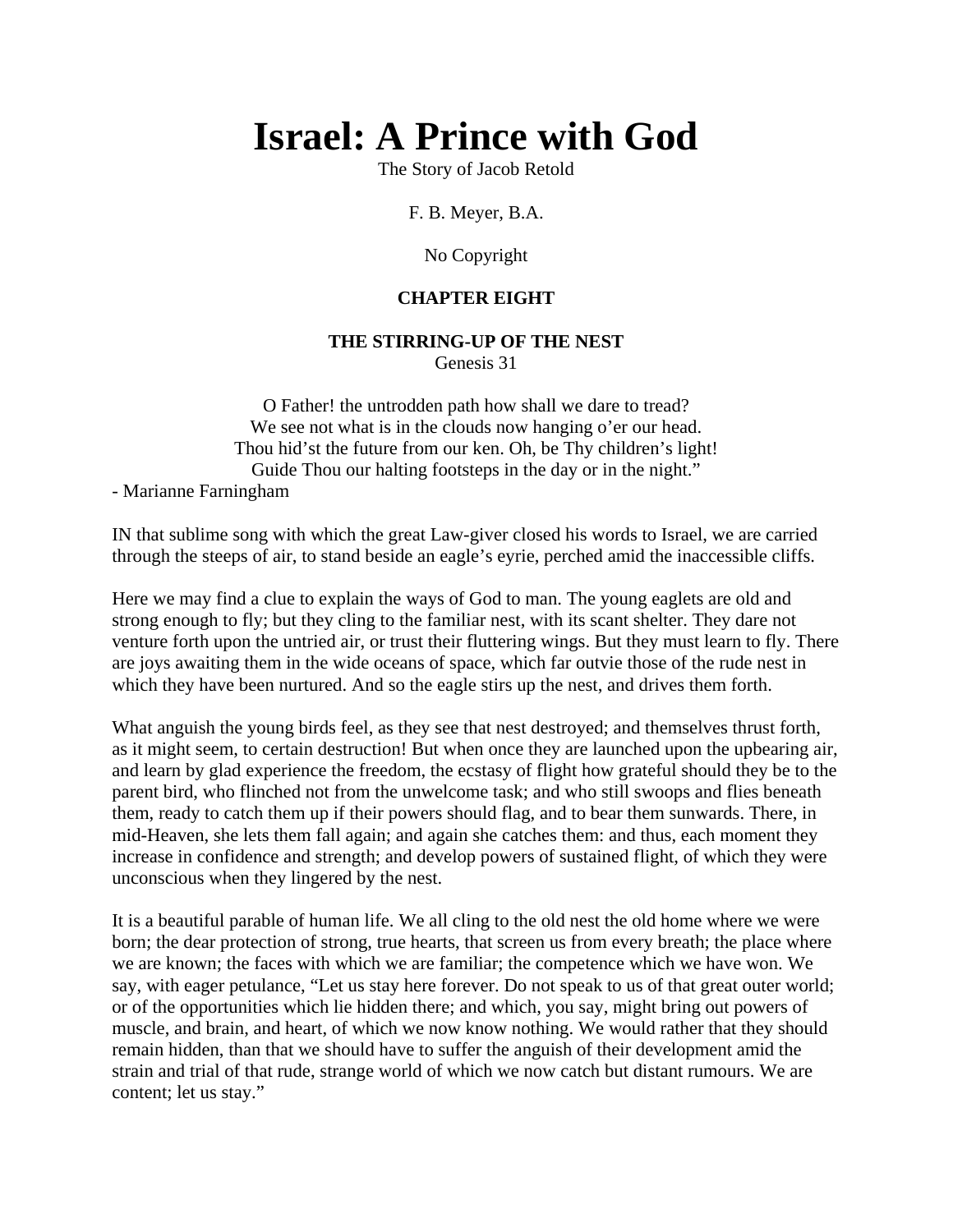But the great love of God has provided some better thing for us. He knows that there are heights and depths of life hidden from us till we go forth. Keen may be the agony of the moment in which we see the nest stirred up, and find ourselves flung forth into a strange element. But it is not worthy to be compared with the glory instantly revealed; for that light affliction, which is but for a moment, worketh out for us a far more exceeding and eternal weight of glory: the glory of a faith that poises itself on the unseen; the glory of a hope that breasts the thundercloud; the glory of a love that soars ever upward to the sun.

#### "**They shall renew their strength; they shall mount up with wings as eagles**."

These thoughts give the key to the next experience in Jacob's troubled life. There is a reason for every step in our education, whether we see it or not: and, though Jacob could not have guessed it at the time, yet, as we look back, we can easily understand why his residence at Haran was suddenly closed; and his home broken up; and he driven across the desert, as a fugitive, hotly pursued much as he had been years before, only in the reverse direction.

In point of fact, Jacob was becoming too contented in that strange land. Like Ulysses and his crews, he was in danger of forgetting the land of his birth; the tents of his father; and the promises of which he was the heir. He was fast losing the pilgrim spirit, and settled into a citizen of that far country. His mean and crafty arts to increase his wealth were honeycombing his spirit, and eating out his nobler nature, prostituting it to the meanest ends.

His wives, infected with the idolatry of their father's house, were in danger of corrupting the minds of his children; and how then would fare the holy seed, destined to give the world the messages of God? It was evident that his nest must be broken up in Haran; that he must be driven back into the pilgrim-life to become a stranger and a sojourner, as his fathers were. And this was another step nearer the moment when he became an Israel, a prince with God.

This may be your destiny, my reader; and, if it be, accept meekly the discipline which forces you towards it. It is the hand that was pierced with nails that breaks up the nest of the past, and beckons you to the untried but blessed realities in front.

## **I. THE SUMMONS TO DEPART**

## "**And the Lord said unto Jacob, Return unto the land of thy fathers, and to thy kindred; and I will be with thee**."

Whether there was voice audible to the outward ear I cannot tell; but there was certainly the uprising of a strong impulse within his heart. Sometimes on a sultry summer day we suddenly feel the breeze fanning our faces, and we say that the wind is rising; but we know not whence it comes, or whither it goes: so does the Spirit of God frequently visit us with strong and holy impulses. There is a divine restlessness; a noble discontent; a hunger created in the heart, which will not be satisfied with the husks on which the swine feed. We cannot always understand ourselves; but it is the Lord saying to us, Arise and depart; for this is not your rest.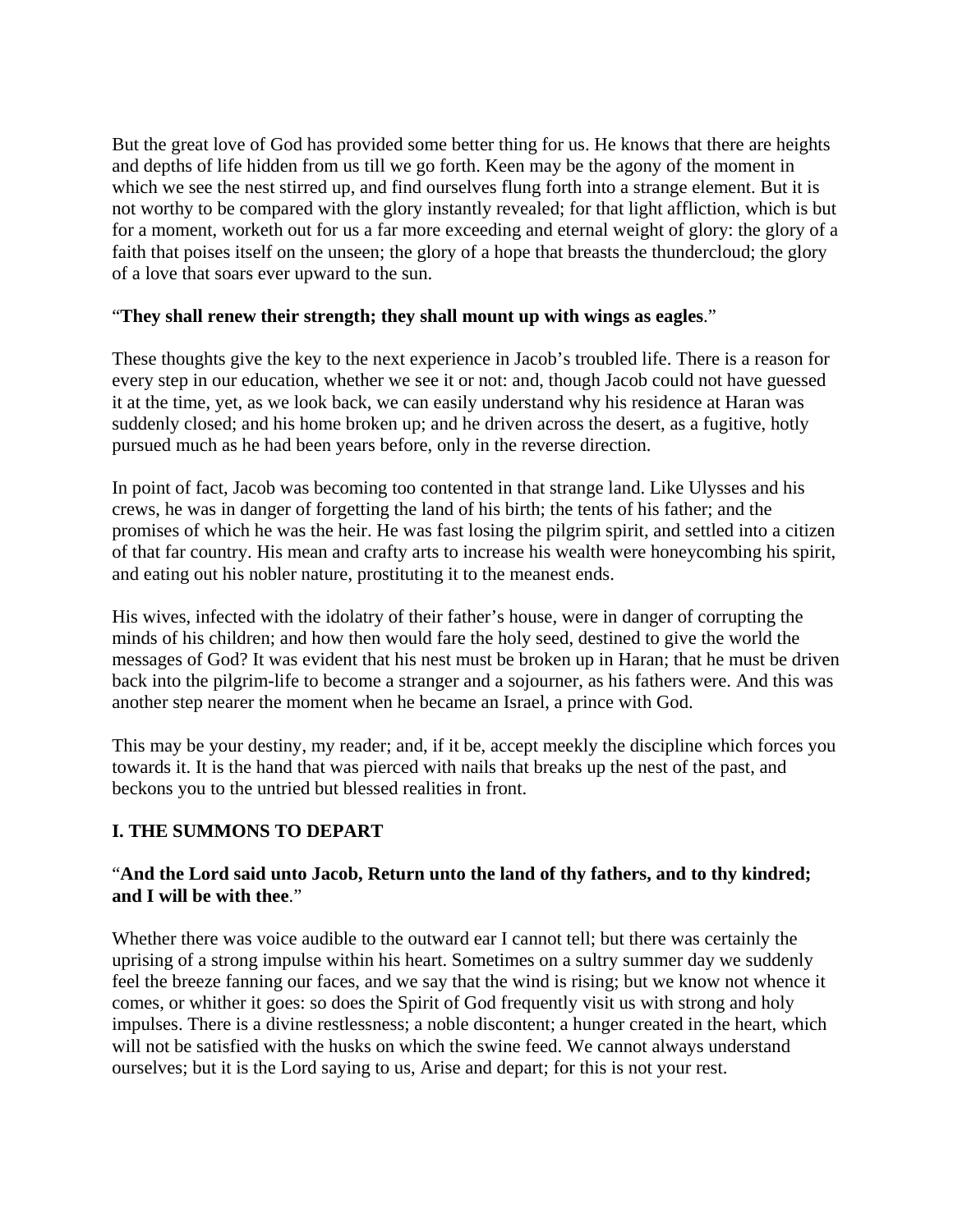There are many kinds of voices in the world, and none of them is without signification; and sometimes it is difficult to know the voice of the Lord. But the more truly we partake of the nature of "**His own sheep**," the more unerringly shall we detect the voice of the Good Shepherd.

If you are not quite sure, wait till you are. It is the Shepherd's business to make His presence and wish understood by the timid and perplexed in His flock. The only necessity is to be willing to do His will so soon as it is clearly seen. If you are in doubt, wait in faith till every other door is shut, and one path only lies open before you, and you are able to say: "**He leadeth me in the paths of righteousness for His name's sake**." God's voice to the heart is generally corroborated by the drift of outward circumstances. "**Jacob beheld the countenance of Laban, and, behold, it was not towards him as before**."

For some time their relations had been strained. Ten times in six years had Laban altered the method of computing his wages; and now there were symptoms of open rupture. It is always wise to be on the outlook for any evident symptoms of God's will; and here was one. It is very bitter to behold a change passing over men and women in their behavior towards us; a change which we cannot avert. We dread it as the timid passenger by the night mail dreads the roar of the waves, as they seethe, white with rage, outside the harbor bar. And yet God is undoubtedly in all this. It is the way which He is taking through the deep. Listen to the Divine assurance, "**I am with thee**."

- The Good Shepherd Himself is putting you forth from the warm fold, now almost bare, that He may conduct you to green pastures and living waters.

- The Master Himself is emptying you from vessel to vessel; lest you should settle on your lees.

- The Husbandman Himself is exposing you to that painful process of transplanting, which is said to be one of the surest methods of luxuriant growth.

Take heart: it is only part of the process of making you a prince; you need it badly enough in no other way can your mean Jacob-nature be replaced by something better.

## **II. THE TENACITY OF CIRCUMSTANCES**

When the pilgrim-spirit essays to obey the voice of God, the house is always filled with neighbours to dissuade from the rash resolve.

> "As Christian ran, some mocked; others threatened; and some cried after him to return."

There was something of this in Jacob's case. The bird-lime clung closely to him, as he began to plume his wings for his home-ward flight. He was evidently afraid that his wives would hinder his return. It would have been natural if they had. Was it likely that they would at once consent to his proposal to tear them from their kindred and land? This fear may have greatly hindered Jacob. He at least thought it necessary to fortify himself with a quiverful of arguments, in order to carry his point.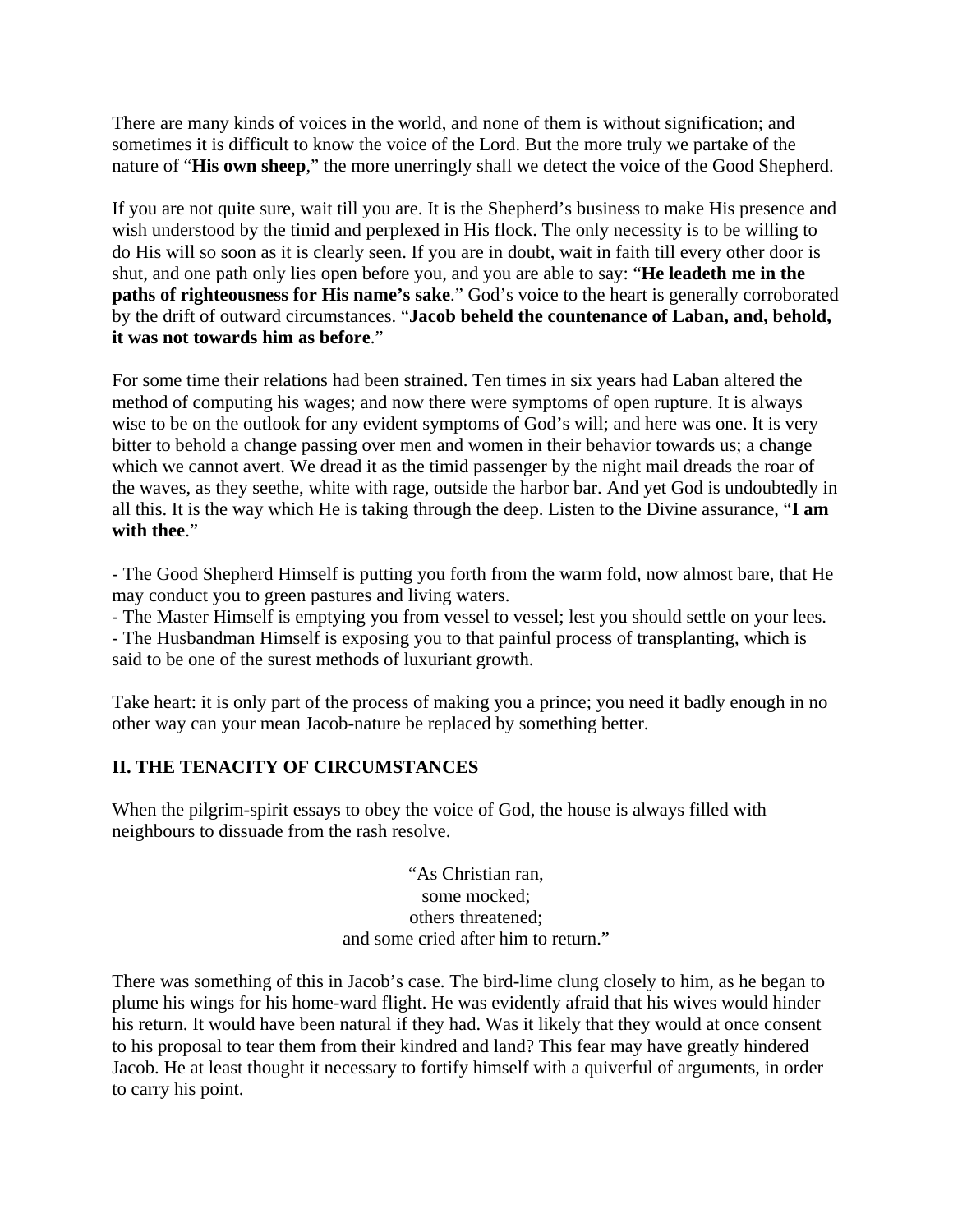In those arguments we catch another glimpse of his cowardly and crafty nature. They are a strange medley of lies, and cant, and truth. He might have saved himself from all this, if he had only trusted God to roll away the stones from the path of obedience. For God had been at work before him; and had prepared their hearts, so that they at once assented to his plan, saying: "We have no further ties to home; now then, whatsoever God hath said unto thee, do." If we would only go forward in simple obedience, we should find that there would be no need for our diplomacy; He would go before us, making the crooked straight, and the rough smooth.

In the endeavors of Laban to retain Jacob, we have a vivid picture of the eager energy with which the world would retain us, when we are about to turn away from it forever.

- It pursues us, with all its allies, for seven days and more (ver. 23).

- It asks us why we are not content to abide with it (ver. 27).

- It professes its willingness to make our religion palatable, by mingling with it its own tabret and dance (ver. 27).

- It appeals to our feelings, and asks us not to be too cruel (ver. 28).

- It threatens us (ver. 29).

- It jeers us with our sudden compunction, after so many years of contentment with its company (ver. 30).

- It reproaches us with our inconsistency in making so much of our God, and yet harboring some cunning sin. "**Wherefore hast thou stolen my gods?**" (ver. 30).

Ah, friends, how sad it is, when we, who profess so much, give occasion to our foes to sneer, because of the secret idols which they know we carry with us!

Sometimes it is not we who are to blame, so much as our Rachels our wives, or children, or friends. But we should never rest till, so far as we know, our camp is clear of the accursed thing.

At last, our Labans, who would hold us fast, having tried every expedient, content themselves with groaning, "**What can I do this day?**" Blustering often ends in bewailing over an unalterable destiny.

Thus the heap of witness is raised at length. Oh that you might break away from that life of worldliness in which you have tarried too long! Make a clean break with it! Only do not do it secretly, as Jacob did. Better so, than not at all: but it is mean-spirited and cowardly; it always arouses intenser opposition; and it is not worthy of one whose escort is God Himself. The straightforward and outspoken course which nails its colours to the mast is always the easiest, and safest, and best.

A midshipman, who was about to leave the sailor's home, where he had been converted, came to the superintendent on the day of going on board, and asked him to write on a card, in plain bold characters, the words, "I am a Christian." When he was asked his object, he said, "As soon as I get on board, I shall go to my hammock, and put this card where everybody can see it: it will save a lot of trouble; for everyone will know at once which side I am on, and will expect me to keep true to it." This is raising the heap of witness.